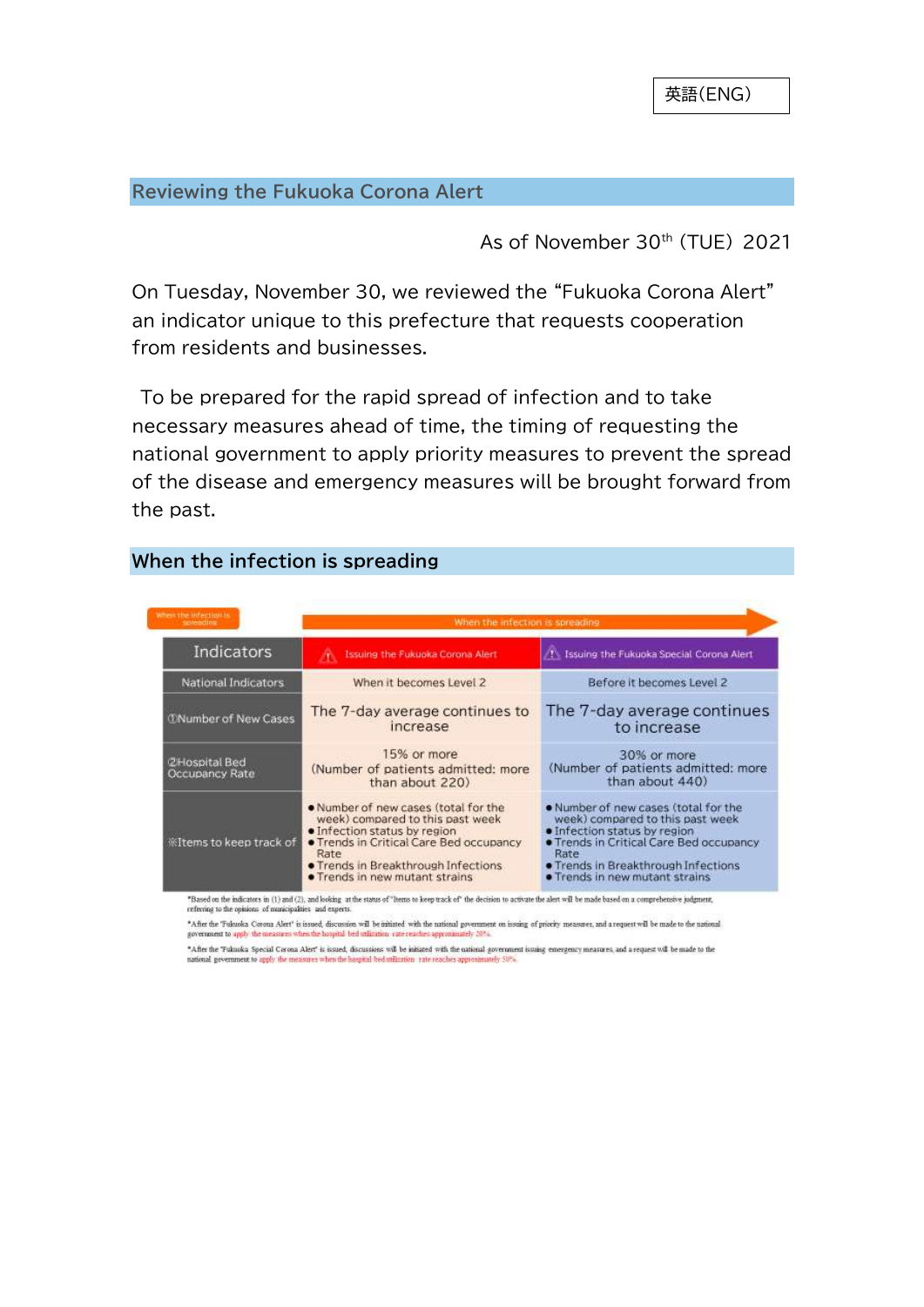## **When the infection settles**

| When the infection reduces                   |                                                                                                                                                                                                                   | When the infection reduces                                                                                                                                                                                                                                                                                                                                                                                                                                                                                                                                                                                                                                                                             |  |  |
|----------------------------------------------|-------------------------------------------------------------------------------------------------------------------------------------------------------------------------------------------------------------------|--------------------------------------------------------------------------------------------------------------------------------------------------------------------------------------------------------------------------------------------------------------------------------------------------------------------------------------------------------------------------------------------------------------------------------------------------------------------------------------------------------------------------------------------------------------------------------------------------------------------------------------------------------------------------------------------------------|--|--|
| Indicators                                   | Lifting the Fukuoka Corona Alert<br>Guidelines for requesting the lifting of priority measures)                                                                                                                   | Lifting the Fukuoka Special Corona Alert<br>(Guidelines for requesting the lifting of emergency measures)                                                                                                                                                                                                                                                                                                                                                                                                                                                                                                                                                                                              |  |  |
| National Indicators                          | After it becomes Level 1                                                                                                                                                                                          | After it becomes Level 2                                                                                                                                                                                                                                                                                                                                                                                                                                                                                                                                                                                                                                                                               |  |  |
| <b>CNumber of New Cases</b>                  | The 7-day average continues<br>to decrease                                                                                                                                                                        | The 7-day average continues<br>to decrease                                                                                                                                                                                                                                                                                                                                                                                                                                                                                                                                                                                                                                                             |  |  |
| <b>2Hospital Bed</b><br>Occupancy Rate       | 20% or less<br>(Number of patients admitted: less<br>than about 290)                                                                                                                                              | 50% or less<br>(Number of patients admitted: less than about<br>740)                                                                                                                                                                                                                                                                                                                                                                                                                                                                                                                                                                                                                                   |  |  |
| <b><i><u>Eltems</u></i></b> to keep track of | .Number of new cases (total<br>for the week) compared to<br>this past week<br><b>•Infection status by region</b><br><b>•Trends in Critical Care Bed</b><br>occupancy Rate<br><b>•Trends in new mutant strains</b> | Guidelines for requesting the lifting of priority measures<br>. Number of new cases (total for the week) compared to this past<br><b>WARR</b><br>. Trends in Critical Care Bed occupancy Rate<br>. Trends in new mutant strains<br>Lifting emergency measures (recommendation by the National<br>Subcommittee on 09/08/2021<br>. The hospitalization rate is on an improving trend<br>. Continued decrease in the number of seriously @ patients<br>. The number of moderately ill patients is on a continuous<br>downward trend.<br>. The total of the number of patients receiving home treatment and<br>the number of patients under adjustment of treatment, etc., must<br>be on a downward trend. |  |  |

\*The 'Fukuoka Special Corona Alert' (Fukuoka Corona Warning) will be cancelled at the same time as the omergency measures (priority measures to provent the opread of the disease or the preferinte's dominization has canceled

## **Relationship between the level classification indicated by the national subcommittee and our response**



The following is a summary of the relationship between the issuing and lifting of "alerts" and "special alerts" and the prefectural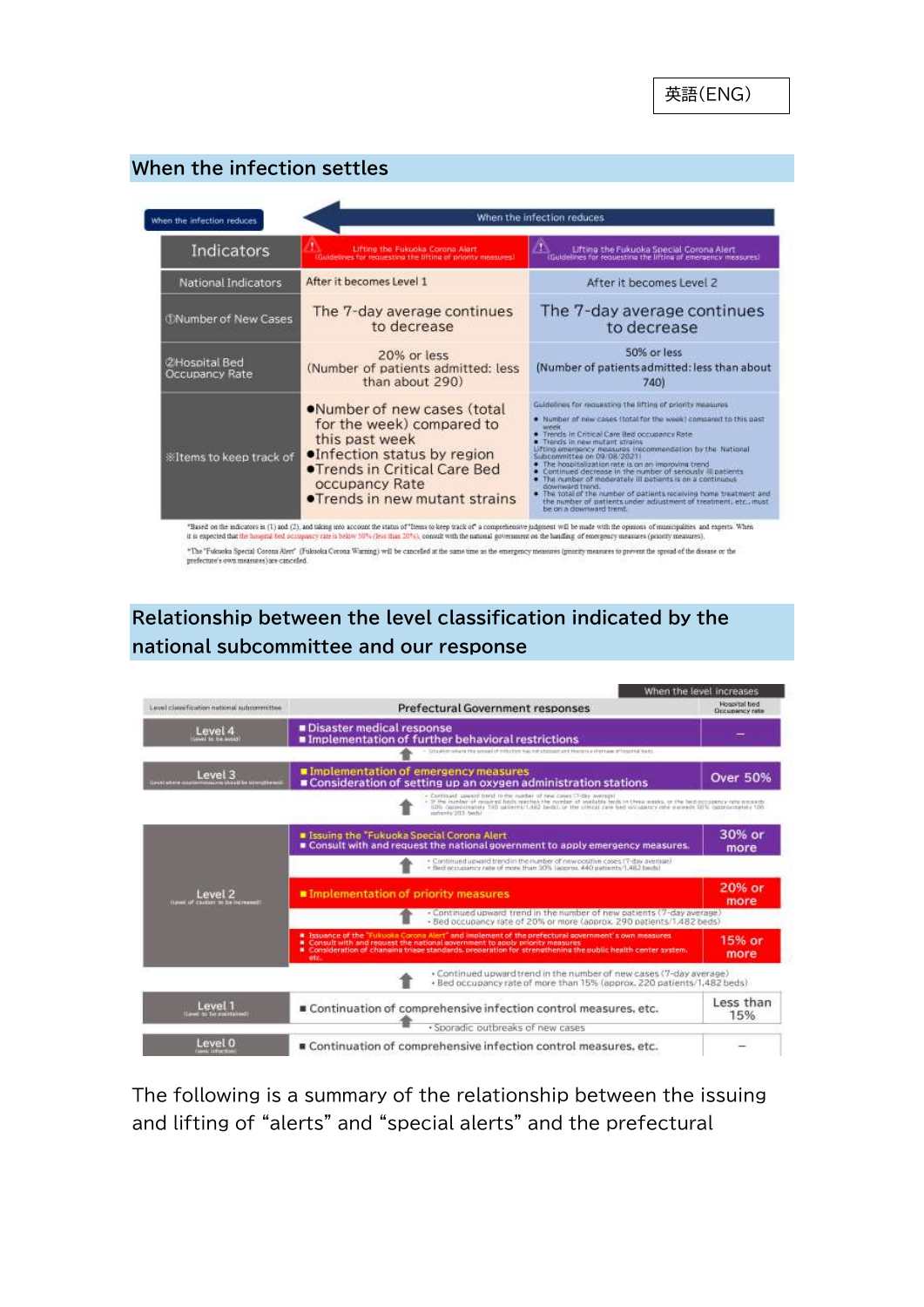government's response to them, and the level classification given by the national government's subcommittee.

Level 0 in the national classification is a situation where the number of new cases is maintained at zero. Level 1 is a situation in which general medical care is stably secured and medical care is available for COVID patients.

At this stage measures will be continued, including thorough implementation of basic infection prevention measures.

Level 2 refers to a situation in which the number of new cases and the burden of general medical care and medical care for COVID patients is increasing. Also increasing the number of hospital beds, the prefectural government is able to respond appropriately to those who need medical care. At the point when this level becomes equivalent to Level 2, the "Fukuoka Corona Alert" will be issued and the prefectural government's own measures. will implemented.

Level 3 is a situation in which is that the medical care for the COVID patients cannot be provided without considerable restrictions on general medical care, and that it will not be possible to provide appropriate care to those who need it. Emergency measures will be implemented.

Level 4 is a situation where medical care for COVID patients cannot be provided even if general medical care is greatly restricted. This is a level that must be avoided at all costs.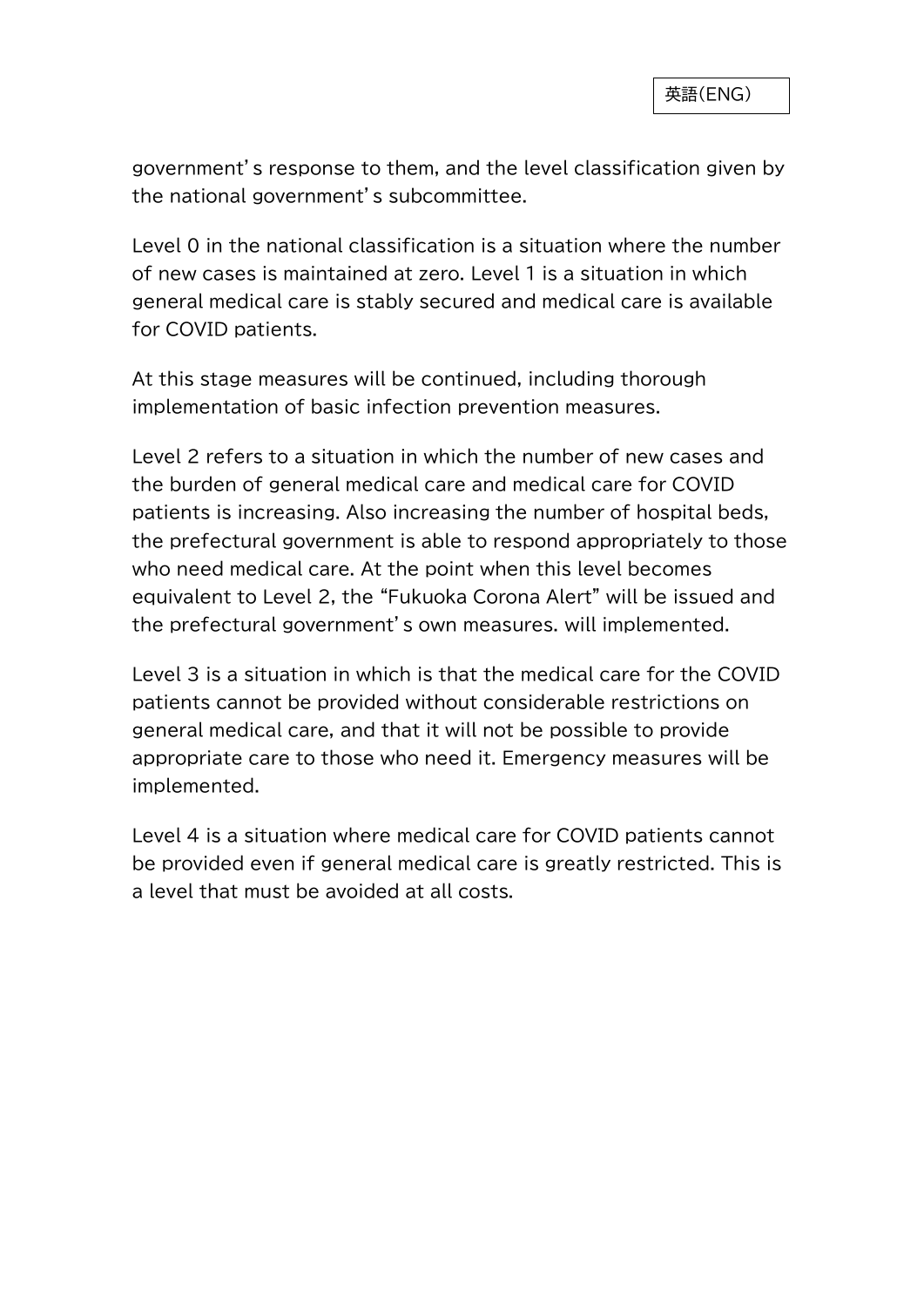

## Requests in case of future spread of infection

Based on the revised basic response policy, the following is a summary of the requests for when infection spreads again in the future. Vaccination has progressed, the requests have been eased compared to the previous requests.

For restaurants and drinking establishments that have been certified by a third party, there will be no request to shorten business hours even in the case of priority measures, or to shorten business hours to 21:00, or to provide alcoholic beverages until 21:00 even under a state of emergency. In addition, the "Vaccine and Testing Package System" will be implemented. In addition, the "Vaccine and Inspection Package System" will remove the restriction on the number of people at the same table.

On the other hand, non-certified restaurants will be subject to the same restrictions as before. The number of certified restaurants has reached over 16,000 and is becoming more and more widespread in the prefecture. If the infection spreads, there will be a big difference in business if the restaurant is not certified. For those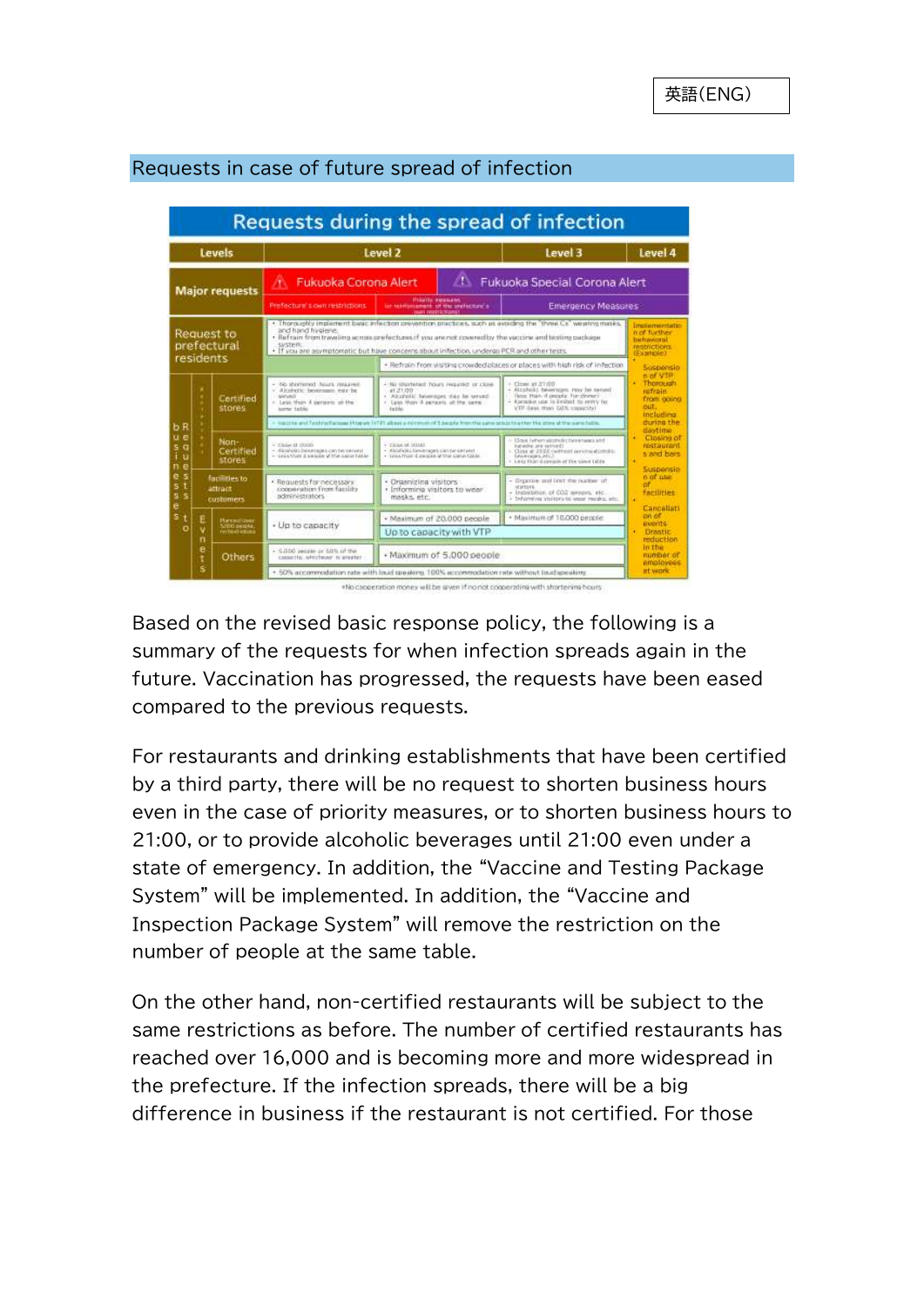restaurants that have not yet obtained certification, please do so while the infection is still under control.

For large-scale commercial facilities and other facilities that attract visitors, there are no plans (up to level 3) to request shortening of business hours. In holding events, if an infection prevention safety plan is formulated and approved by the prefectural government, it will be possible increase the capacity of the events through the "Vaccine and Testing Package System".

Although we expect these restrictions to be eased, it is important to continue basic infection prevention measures such as avoiding congestion and wearing masks. In addition, restaurants and other businesses are requested to thoroughly follow the infection prevention guidelines for their respective industries.

### Securing the Health and Medical Care Provision System

Implementing the triage criteria system, and the timing for switching to the triage system have been re-organized and shared among the associated parties so that health observation and appropriate medical treatment according to individual symptoms can be conducted promptly after a positive test is detected. For the safety and peace of mind of those who test positive, we will ensure that, in principle, the public health centers will contact those who test positive on the same day, even when the infection is spreading.

Currently, in addition to the official vehicles of the public health center, we have secured more vehicles through outsourcing with the cooperation of the prefectural cab association, etc. However, in preparation for situations where hospitalization from temporary accommodations or emergency transportation at night becomes difficult, we will introduce transportation by private emergency services.

In terms of maintaining and securing hospital beds, we have already secured 1,482 beds, which is more than the 1,460 beds expected to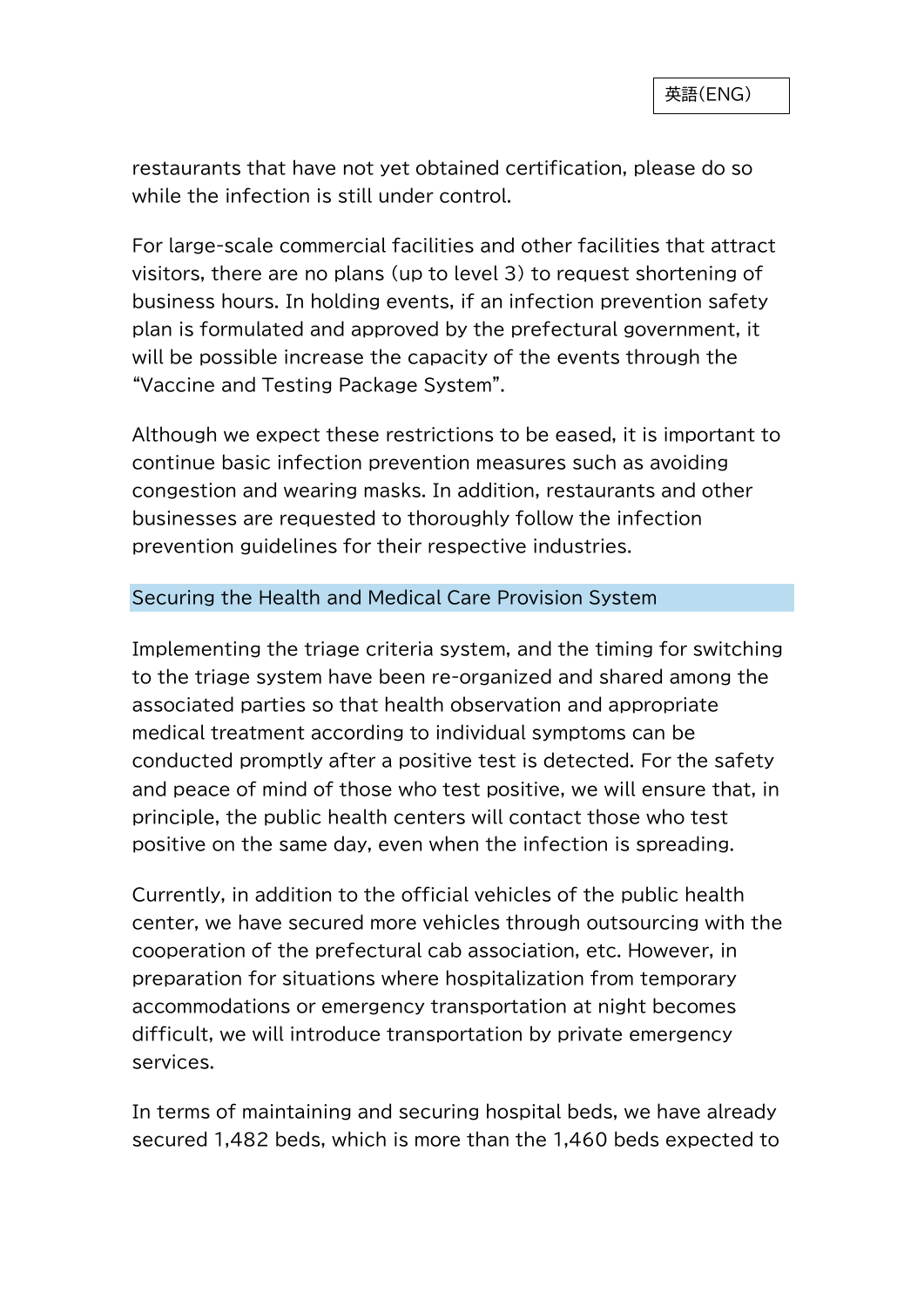be needed in the event of future spread of infection, and we will continue to work on the appropriate management of these beds, as well as on the "visualization" as indicated in this basic policy for the hospital beds.

In addition, in preparation for the further spread of infection, we will continue to increase the number of hospital beds to the extent that it does not affect general medical care as much as possible. As for oxygen administration stations, we will prepare a new facility and aim to secure a maximum of 200 beds.

Treatment and recuperation systems other than hospitalization, we have secured new facilities this month, and currently have 11 facilities with a total of 2,234 rooms. We will continue to hold discussions with associated parties and aim to secure 12 facilities with a total of 2,400 rooms.

In addition, doctors and nurses will continue to be stationed 24 hours a day at all the facilities we have secured, and we will consider implementing a new critical path with standardized indicators. As the number of patients receiving treatment at home is expected to increase when the infection spreads, we have secured 1,000 medical institutions that are capable of handling outpatient visits and house calls for patients receiving treatment at home.

In addition to strengthening the system for the administration of neutralizing antibody drugs, we will discuss with the prefectural medical association and the prefectural pharmacists' association about the development of a system that will enable local medical institutions to prescribe oral drugs when they become available.

With regard to support for the daily life of patients receiving treatment at home, we will strengthen cooperation with municipalities by providing contact information to municipalities that wish to receive such support with the consent of the patient.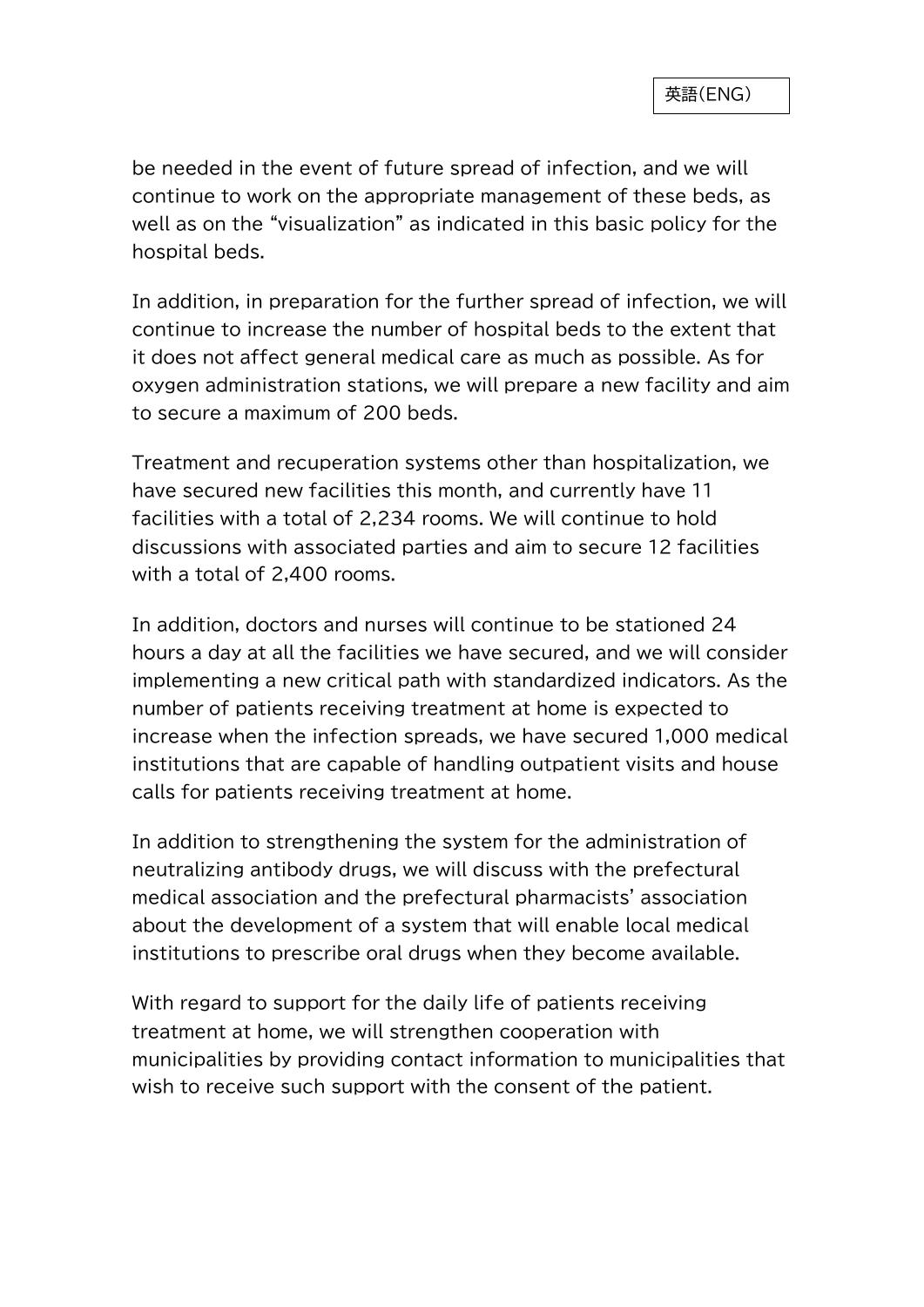| When the infection is<br>spreading            | When the infection is spreading                                                                                                                                                                                                             |                                                                                                                                                                                                                                             |  |
|-----------------------------------------------|---------------------------------------------------------------------------------------------------------------------------------------------------------------------------------------------------------------------------------------------|---------------------------------------------------------------------------------------------------------------------------------------------------------------------------------------------------------------------------------------------|--|
| Indicators                                    | <b>Issuing the Fukuoka Corona Alert</b>                                                                                                                                                                                                     | $\sqrt{!}$ Issuing the Fukuoka Special Corona Alert                                                                                                                                                                                         |  |
| <b>National Indicators</b>                    | When it becomes Level 2                                                                                                                                                                                                                     | Before it becomes Level 2                                                                                                                                                                                                                   |  |
| <b><i>ONumber of New Cases</i></b>            | The 7-day average continues to<br>increase                                                                                                                                                                                                  | The 7-day average continues<br>to increase                                                                                                                                                                                                  |  |
| <b>2Hospital Bed</b><br><b>Occupancy Rate</b> | 15% or more<br>(Number of patients admitted: more<br>than about 220)                                                                                                                                                                        | 30% or more<br>(Number of patients admitted: more<br>than about 440)                                                                                                                                                                        |  |
| <b>Example 25 Seep track of</b>               | • Number of new cases (total for the<br>week) compared to this past week<br>• Infection status by region<br><b>• Trends in Critical Care Bed occupancy</b><br>Rate<br>• Trends in Breakthrough Infections<br>• Trends in new mutant strains | • Number of new cases (total for the<br>week) compared to this past week<br>• Infection status by region<br><b>• Trends in Critical Care Bed occupancy</b><br>Rate<br>• Trends in Breakthrough Infections<br>• Trends in new mutant strains |  |

\*Based on the indicators in (1) and (2), and looking at the status of "Items to keep track of" the decision to activate the alert will be made based on a comprehensive judgment, referring to the opinions of municipalities and experts.

\*After the "Fukuoka Corona Alert" is issued, discussion will be initiated with the national government on issuing of priority measures, and a request will be made to the national government to apply the measures when the hospital bed utilization rate reaches approximately 20%.

\*After the "Fukuoka Special Corona Alert" is issued, discussions will be initiated with the national government issuing emergency measures, and a request will be made to the national government to apply the measures when the hospital bed utilization rate reaches approximately 50%.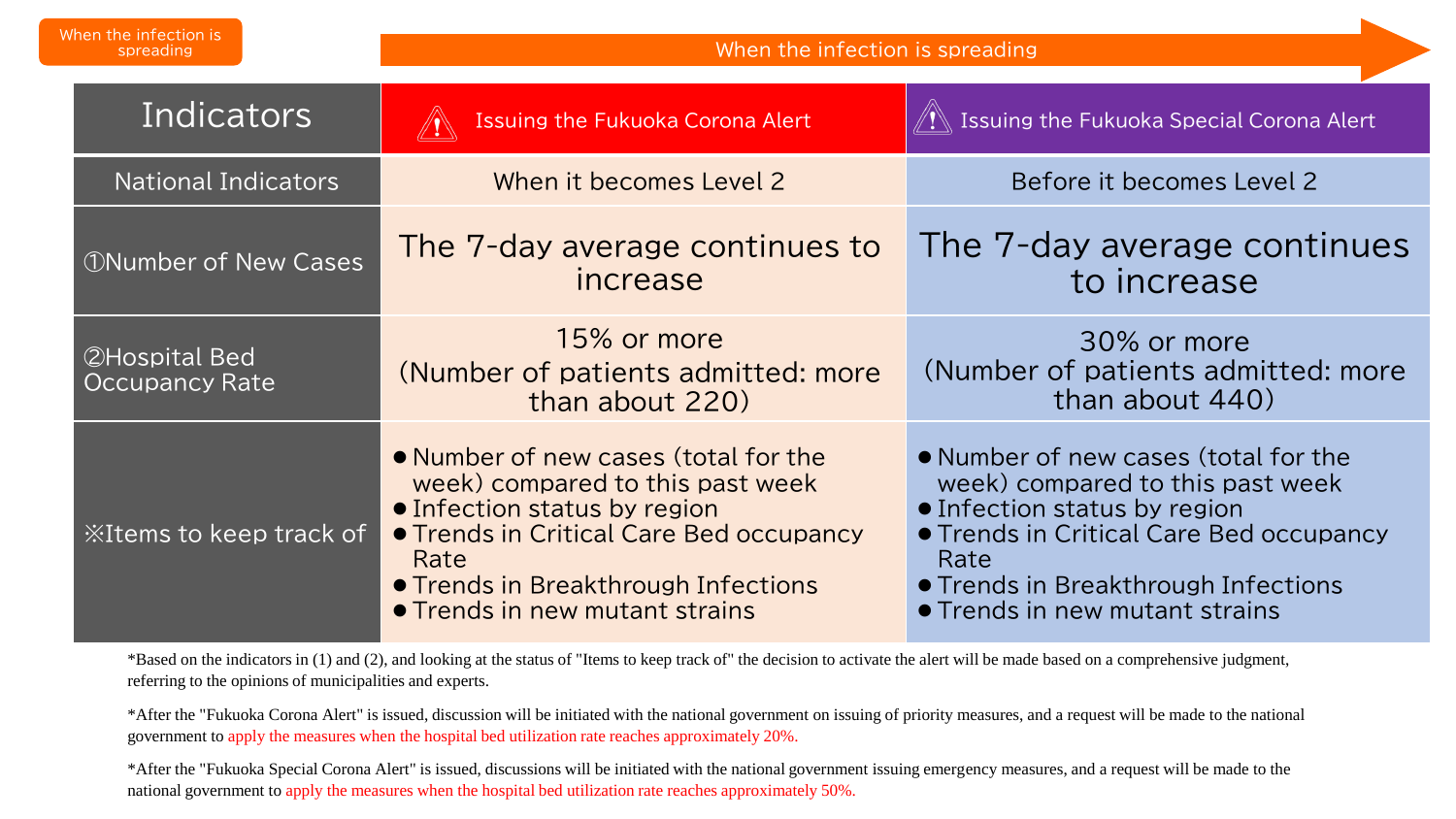| When the infection reduces |                                               | When the infection reduces                                                                                                                                                                                   |                                                                                                                                                                                                                                                                                                                                                                                                                                                                                                                                                                                                                                                                                                    |  |
|----------------------------|-----------------------------------------------|--------------------------------------------------------------------------------------------------------------------------------------------------------------------------------------------------------------|----------------------------------------------------------------------------------------------------------------------------------------------------------------------------------------------------------------------------------------------------------------------------------------------------------------------------------------------------------------------------------------------------------------------------------------------------------------------------------------------------------------------------------------------------------------------------------------------------------------------------------------------------------------------------------------------------|--|
| Indicators                 |                                               | Lifting the Fukuoka Corona Alert<br>(Guidelines for requesting the lifting of priority measures)                                                                                                             | Lifting the Fukuoka Special Corona Alert<br>$\sqrt[\left($ Guidelines for requesting the lifting of emergency measures)                                                                                                                                                                                                                                                                                                                                                                                                                                                                                                                                                                            |  |
|                            | <b>National Indicators</b>                    | After it becomes Level 1                                                                                                                                                                                     | After it becomes Level 2                                                                                                                                                                                                                                                                                                                                                                                                                                                                                                                                                                                                                                                                           |  |
|                            | <b><i>ONumber of New Cases</i></b>            | The 7-day average continues<br>to decrease                                                                                                                                                                   | The 7-day average continues<br>to decrease                                                                                                                                                                                                                                                                                                                                                                                                                                                                                                                                                                                                                                                         |  |
|                            | <b>2Hospital Bed</b><br><b>Occupancy Rate</b> | 20% or less<br>(Number of patients admitted: less<br>than about 290)                                                                                                                                         | 50% or less<br>(Number of patients admitted: less than about<br>740)                                                                                                                                                                                                                                                                                                                                                                                                                                                                                                                                                                                                                               |  |
|                            | <b>XItems to keep track of</b>                | •Number of new cases (total<br>for the week) compared to<br>this past week<br>●Infection status by region<br><b>. Trends in Critical Care Bed</b><br><b>occupancy Rate</b><br>● Trends in new mutant strains | Guidelines for requesting the lifting of priority measures<br>• Number of new cases (total for the week) compared to this past<br>week<br>• Trends in Critical Care Bed occupancy Rate<br>• Trends in new mutant strains<br>Lifting emergency measures (recommendation by the National<br>Subcommittee on 09/08/2021)<br>• The hospitalization rate is on an improving trend<br>• Continued decrease in the number of seriously ill patients<br>• The number of moderately ill patients is on a continuous<br>downward trend.<br>• The total of the number of patients receiving home treatment and<br>the number of patients under adjustment of treatment, etc., must<br>be on a downward trend. |  |

\*Based on the indicators in (1) and (2), and taking into account the status of "Items to keep track of" a comprehensive judgment will be made with the opinions of municipalities and experts. When it is expected that the hospital bed occupancy rate is below 50% (less than 20%), consult with the national government on the handling of emergency measures (priority measures).

\*The "Fukuoka Special Corona Alert" (Fukuoka Corona Warning) will be cancelled at the same time as the emergency measures (priority measures to prevent the spread of the disease or the prefecture's own measures) are cancelled.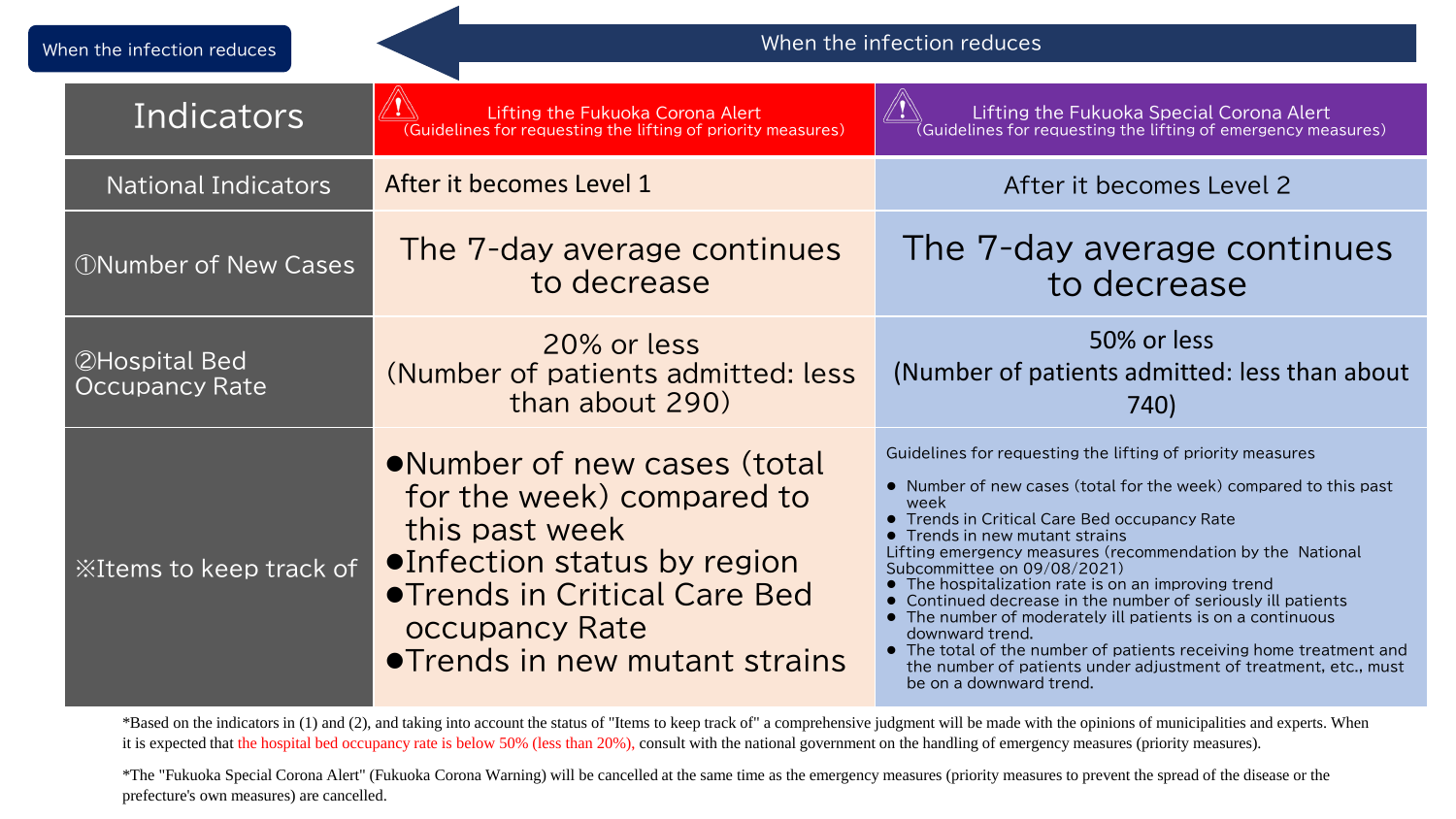